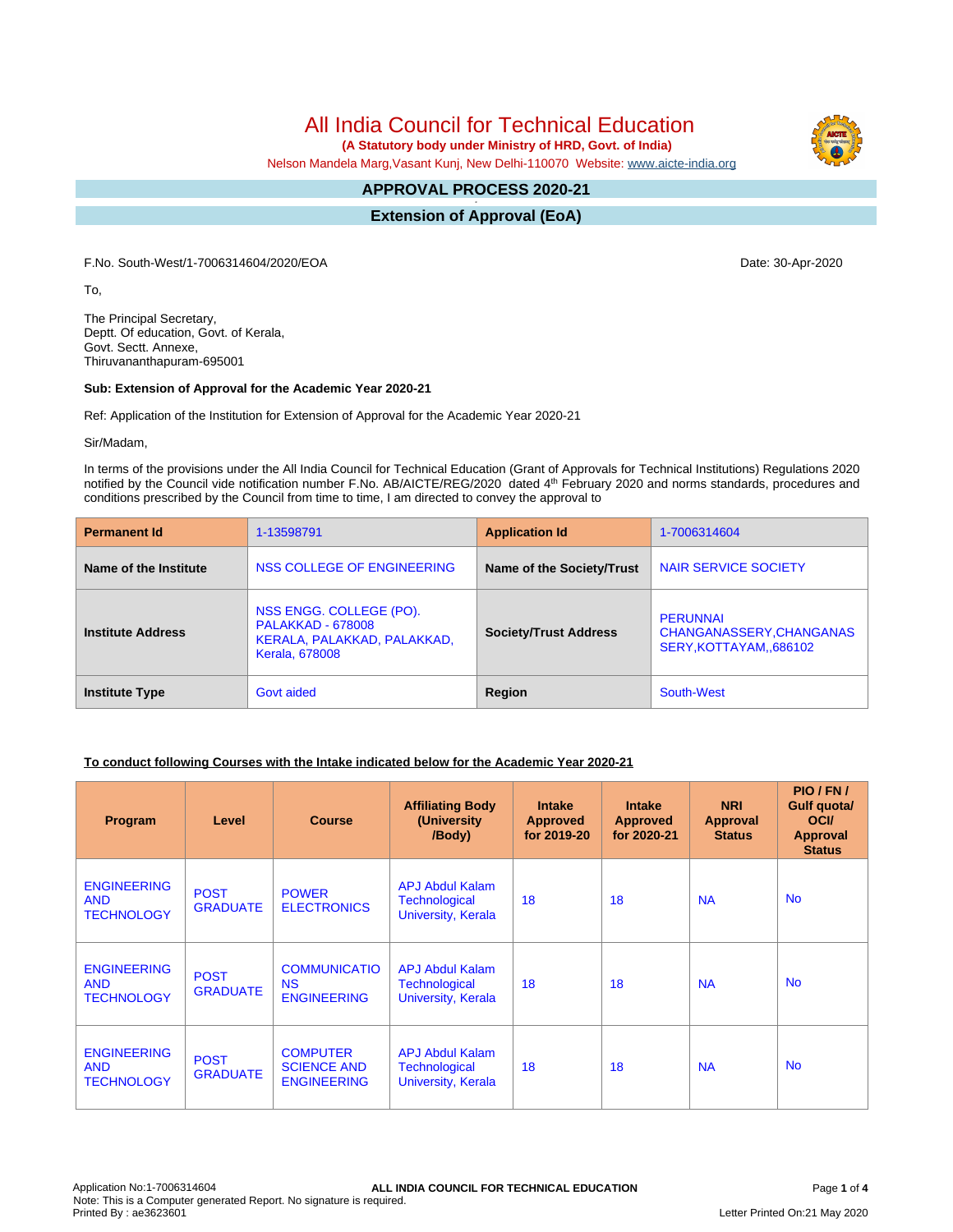| <b>ENGINEERING</b><br><b>AND</b><br><b>TECHNOLOGY</b> | <b>UNDER</b><br><b>GRADUATE</b> | <b>CIVIL</b><br><b>ENGINEERING</b>                                            | <b>APJ Abdul Kalam</b><br><b>Technological</b><br><b>University, Kerala</b> | 120 | 120 | <b>NA</b> | <b>No</b> |
|-------------------------------------------------------|---------------------------------|-------------------------------------------------------------------------------|-----------------------------------------------------------------------------|-----|-----|-----------|-----------|
| <b>ENGINEERING</b><br><b>AND</b><br><b>TECHNOLOGY</b> | <b>UNDER</b><br><b>GRADUATE</b> | <b>MECHANICAL</b><br><b>ENGINEERING</b>                                       | <b>APJ Abdul Kalam</b><br>Technological<br><b>University, Kerala</b>        | 120 | 120 | <b>NA</b> | <b>No</b> |
| <b>ENGINEERING</b><br><b>AND</b><br><b>TECHNOLOGY</b> | <b>UNDER</b><br><b>GRADUATE</b> | <b>ELECTRICAL</b><br><b>AND</b><br><b>ELECTRONICS</b><br><b>ENGINEERING</b>   | <b>APJ Abdul Kalam</b><br><b>Technological</b><br><b>University, Kerala</b> | 120 | 120 | <b>NA</b> | <b>No</b> |
| <b>ENGINEERING</b><br><b>AND</b><br><b>TECHNOLOGY</b> | <b>UNDER</b><br><b>GRADUATE</b> | <b>ELECTRONICS</b><br>&<br><b>COMMUNICATIO</b><br><b>N ENGG</b>               | <b>APJ Abdul Kalam</b><br><b>Technological</b><br>University, Kerala        | 90  | 90  | <b>NA</b> | <b>No</b> |
| <b>ENGINEERING</b><br><b>AND</b><br><b>TECHNOLOGY</b> | <b>UNDER</b><br><b>GRADUATE</b> | <b>INSTRUMENTAT</b><br><b>ION AND</b><br><b>CONTROL</b><br><b>ENGINEERING</b> | <b>APJ Abdul Kalam</b><br><b>Technological</b><br>University, Kerala        | 60  | 60  | <b>NA</b> | <b>No</b> |
| <b>ENGINEERING</b><br><b>AND</b><br><b>TECHNOLOGY</b> | <b>UNDER</b><br><b>GRADUATE</b> | <b>COMPUTER</b><br><b>SCIENCE AND</b><br><b>ENGINEERING</b>                   | <b>APJ Abdul Kalam</b><br>Technological<br>University, Kerala               | 60  | 60  | <b>NA</b> | <b>No</b> |
| <b>ENGINEERING</b><br><b>AND</b><br><b>TECHNOLOGY</b> | <b>POST</b><br><b>GRADUATE</b>  | <b>COMPUTER</b><br><b>INTEGRATED</b><br><b>MANUFACTURIN</b><br>G              | <b>APJ Abdul Kalam</b><br>Technological<br><b>University, Kerala</b>        | 18  | 18  | <b>NA</b> | <b>No</b> |
| <b>ENGINEERING</b><br><b>AND</b><br><b>TECHNOLOGY</b> | <b>POST</b><br><b>GRADUATE</b>  | <b>STRUCTURAL</b><br><b>ENGINEERING</b>                                       | <b>APJ Abdul Kalam</b><br><b>Technological</b><br>University, Kerala        | 18  | 18  | <b>NA</b> | <b>No</b> |

# **Course(s) Applied for Closure by the Institute for the Academic Year 2020-21**

| <b>Program</b>                              | Level                | <b>Course</b>                                                      | <b>Affiliating Body</b><br>(Univ/Body)                        | <b>Course Closure Status</b> |
|---------------------------------------------|----------------------|--------------------------------------------------------------------|---------------------------------------------------------------|------------------------------|
| <b>ENGINEERING AND</b><br><b>TECHNOLOGY</b> | <b>POST GRADUATE</b> | <b>INSTRUMENTATION</b><br><b>AND CONTROL</b><br><b>ENGINEERING</b> | APJ Abdul Kalam<br><b>Technological</b><br>University, Kerala | Pending <sup>\$</sup>        |

\$ Due to non-submission of NOC's from University / Board and / or State Government

# **It is mandatory to comply with all the essential requirements as given in APH 2020-21 (Appendix 6)**